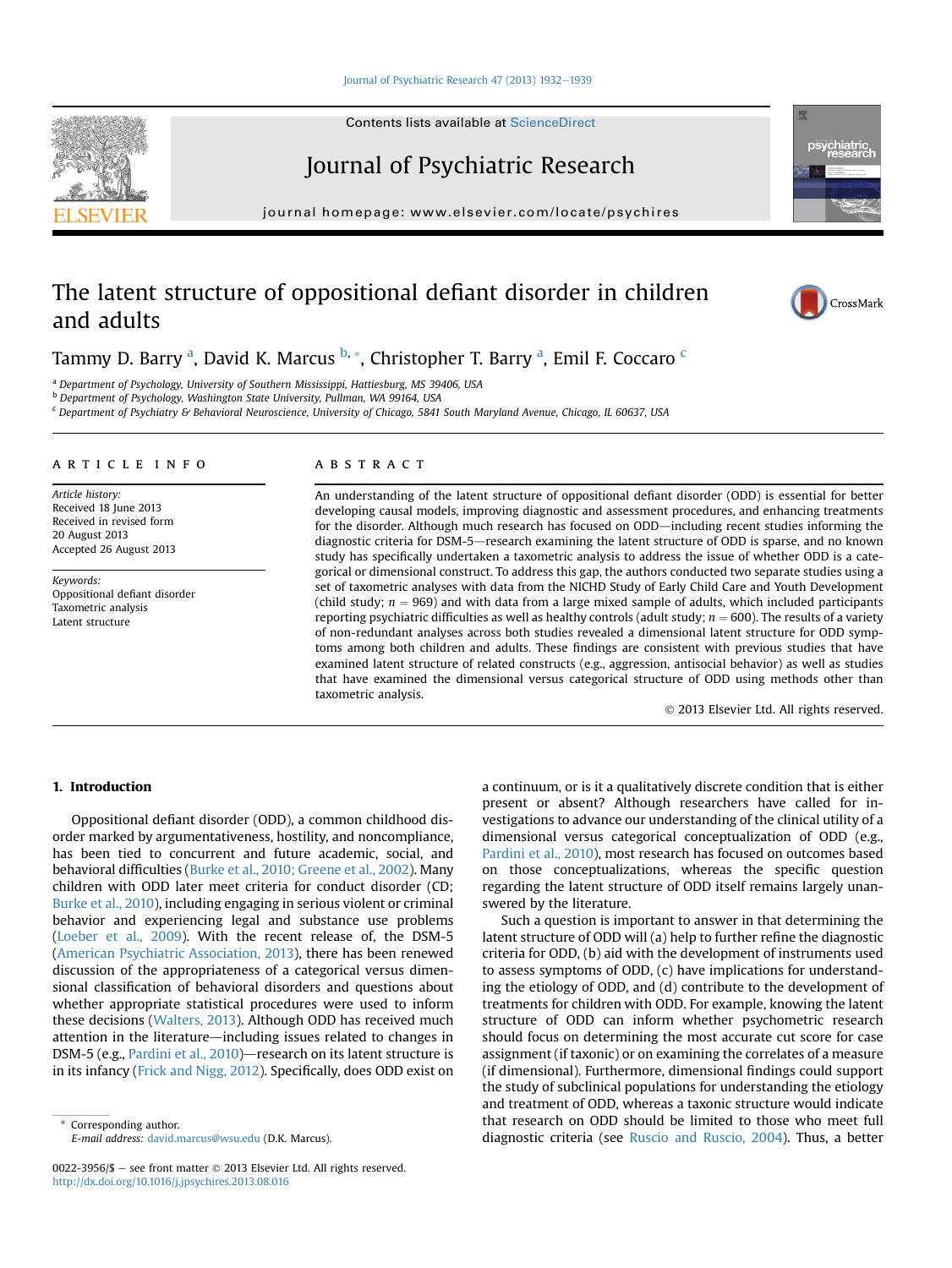understanding of the latent structure of the disorder has obvious clinical implications. Furthermore, it is an important issue for research given that most studies use a dimensional approach to symptom measurement (Frick and Nigg, 2012) despite the categorical treatment of ODD in the DSM-5 (American Psychiatric Association, 2013) and its predecessor the DSM-IV-TR (American Psychiatric Association, 2000), the latter of which did not even include an ODD severity index (Pardini et al., 2010). As such, evidence for a dimensional latent structure of ODD would bolster the decision to treat measurement of the construct on a continuum. Likewise, use of a categorical classification (particularly a dichotomy, such as having a diagnosis or not) for a naturally dimensional construct, would minimize the predictive validity of measures assessing that construct when they are used to form categories (cf. Fergusson et al., 2010). Thus, evidence of a dimensional latent structure of ODD would contraindicate the dichotomization of otherwise continuous measures for the purposes of forming groups (i.e., with and without ODD) in research.

Despite the obvious advantages of detecting whether ODD is categorical (taxonic) or is the extreme of an underlying existing continuum (dimensional), research investigating the latent structure of ODD is sparse. Some researchers have examined questions pertinent to the issue. For example, Fergusson et al. (2010) examined the differential relation between ODD among older adolescents (14-16 years) and outcomes during late adolescence and early adulthood (primarily 18-25 years) when treating ODD dimensionally (i.e., symptom counts based on either self- or mother-report) versus categorically (i.e., meeting diagnostic criteria based on endorsement of four or more symptoms in a given 12-month period by either respondent). Even when controlling for a range of covariate factors, the associations between ODD and a host of subsequent potentially related outcomes—including property and violent offenses, arrests, substance use, mental health disorders, pregnancy or parenthood by age 20, interpartner violence, and poor educational or employment outcomes—were consistently higher when ODD was treated dimensionally. Furthermore, on average, the categorical models estimated only about a half as much variance in the outcomes as the dimensional models.

Such findings are consistent with research on other externalizing behavior problems (e.g., attention-deficit/hyperactivity disorder (ADHD); Frazier et al., 2007; Marcus and Barry, 2011), indicating that dimensional models demonstrate stronger validity coefficients with criterion measures than dichotomous models. Other studies (e.g., Fergusson and Horwood, 1995) also have found that dimensional measures of externalizing behavior, defined more broadly, are better predictors of subsequent problems than are categories of diagnoses and that associated features, and outcomes appear to relate to such behaviors in a linear fashion. Despite the compelling nature of such studies and the support they render for a dimensional approach to assessing ODD, they, nevertheless, do not directly address the issue of the latent structure of ODD. For example, ODD may have a categorical latent structure even if there are varying levels of severity within the taxon. Such a latent structure would not be inconsistent with the research to date finding that a dimensional treatment of ODD better predicts outcomes. To more directly address the issue of its underlying structure, taxometric analyses, which allow an examination of the latent structure of a theoretical construct via a set of indicators for that construct, can be used (Meehl, 1995; Waller and Meehl, 1998).

Although no known study to date has used taxometric analyses to examine ODD, taxometric studies of other externalizing problems including attention-deficit/hyperactivity disorder (as well as inattention and hyperactivity/impulsivity separately) in children (Marcus and Barry, 2011) and adults (Marcus et al., 2012), juvenile psychopathy (Edens et al., 2011; Murrie et al., 2007), and antisocial personality disorder (Walters, 2009) have revealed support for a dimensional structure for these problems. Another study made use of self- and teacher-reports to examine the latent structure of childhood aggression, a correlate of ODD, and concluded that childhood aggression also exists on a continuum (Walters et al., 2010b).

Even more relevant to the structure of ODD, a recent study by Witkiewitz et al. (2013) utilized factor mixture modeling (FMM) to examine lifetime diagnoses (i.e., data collected longitudinally) of externalizing disorders (ODD, CD, ADHD, substance use disorders, and adult antisocial behavior) along the dimensional-categorical spectrum. Fully continuous latent variable models fit the observed data better than fully categorical or mixed models. Furthermore, ODD fell on a factor with ADHD, CD, and adult antisocial behavior, whereas another factor emerged for substance use disorders and adult antisocial behavior (i.e., adult antisocial behavior shared variance with both factors). The findings by Witkiewitz et al. (2013) suggest that ODD, at least within the context of other externalizing disorders across the period from age 6 years to early adulthood, has a dimensional latent structure. Nonetheless, research specifically examining the latent structure of ODD is needed. In fact, replicating such findings using taxometric analyses would be ideal given that taxometric procedures and FMM are mathematically distinct, are based on different sets of assumptions, and may arrive at qualitatively different results that are not directly comparable—even when using the same data for one construct (e.g., FMM may yield a 3 group structure, whereas taxometric methods can only result in either a dimensional or a 2 group structure; Lubke and Muthén, 2005; Waller and Meehl, 1998; but see McGrath and Walters, 2012; Walters et al., 2010a for ways to integrate taxometrics with other latent modeling methods to identify polytomous constructs).

DSM-5 has tweaked the diagnostic criteria so that the symptoms better capture ODD among adults (e.g., adding "authority figures" not just "adults" to the "often argues" criterion; American Psychiatric Association, 2013, p. 462). Likewise, recent studies have examined ODD symptoms among adults (e.g., Harpold et al., 2007; Reimherr et al., 2013; Witkiewitz et al., 2013) and concluded that ODD is a valid diagnosis for adults and is relatively common among adults, especially those with ADHD. Still, the preponderance of studies on ODD have been conducted on child and adolescent samples. When examining the issue of the underlying structure of the disorder itself, however, it is apropos to do so within both a child sample and an adult sample to address developmental questions that have been raised in the research (e.g., Frick and Nigg, 2012; Tackett, 2010).

The primary objective of the present set of studies is to address the gap in the literature regarding our understanding of the latent structure of ODD through an examination using taxometric analyses. Furthermore, to consider a developmental perspective, data from both a large child community sample and data from a large adult mixed psychiatric/control sample were used. Each of the two data sets included a measure directly assessing the eight symptoms (i.e., indicators) of ODD. For the child data set, multiple informants (including mother- and teacher-reports) were available; for the adult data set, ratings were self-report of current symptoms.

#### 2. Study 1

## 2.1. Method

## 2.1.1. Participants

Data on ODD symptom ratings from at least one informant (mother or teacher) were provided on 969 children who